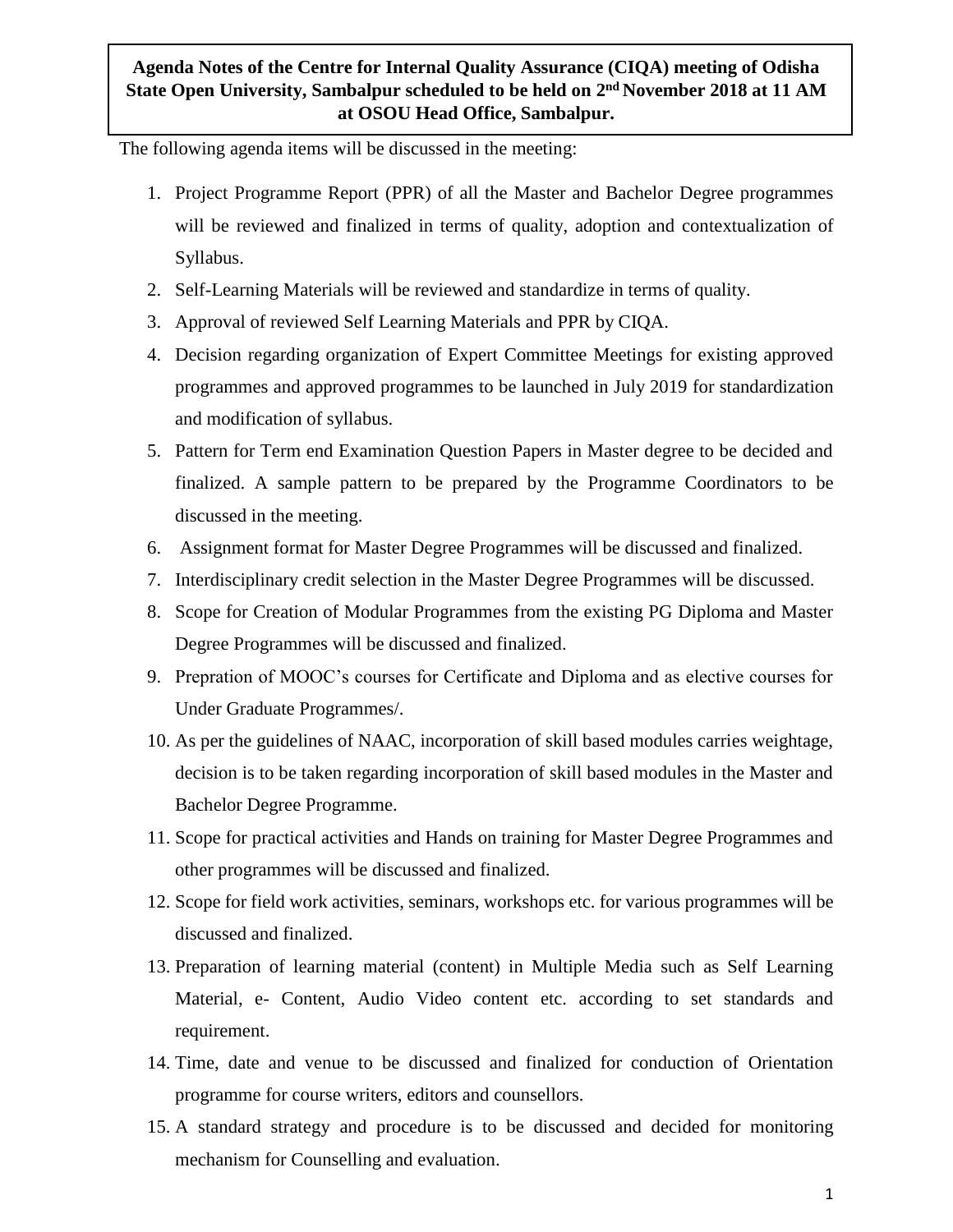- 16. A standard strategy and procedure to be discussed and decided on monitoring mechanism for student feedback on counselling.
- 17. Counsellors Remuneration for Master Degree Programme will be discussed and finalized.
- 18. Sensitization will be done regarding NAAC Accreditation and work distribution on various criteria and sub criteria of NAAC Assessment and Accreditation will be discussed and decided by the Chairperson.
- 19. Systemic Research activities to be discussed and finalized.
	- Regarding Modular Programmes Expert Committee meeting for all the modular programmes. (can be integrated / discussed under point no. 4)
	- Course Writers Workshop for all the modular programmes. (can be integrated / discussed under point no. 13)
	- Counselors Workshop for all the modular programmes. (can be integrated / discussed under point no. 13)
	- Preparation of SLMs and Audio/Video lectures by OSOU for the modular programmes.
	- All the above activities are partly funded by CEMCA.
- 20. Regarding Work integrated BBA Programme
	- We have signed MoU with MKCL to offer this programme.
	- There is a dilemma. The dilemma is, MKCL has shared shared 2 syllabi (one in older date and one on 18.09.2018).
	- We have received UGC approval for the OLD syllabus.
	- UGC also has a model curriculum for BBA programme.
	- None of the syllabi (shared by MKCL) absolutely comply to the UGC's model curriculum.
	- I did send email mentioning the same to MKCL on 19.09.2018. However, they have not responded to that.
	- Upon delay from their side, I did call the concerned person from MKCL and she said that they are ready to adopt the syllabus as suggested by OSOU. This is last week's development.
- 21. Regarding MBA Programme (can be integrated / discussed under point no. 1)
	- So far, we have not received approval to offer MBA programme but hopefully we will get it by the commencement of the next academic session.
	- Specializations to be offered in this programme.